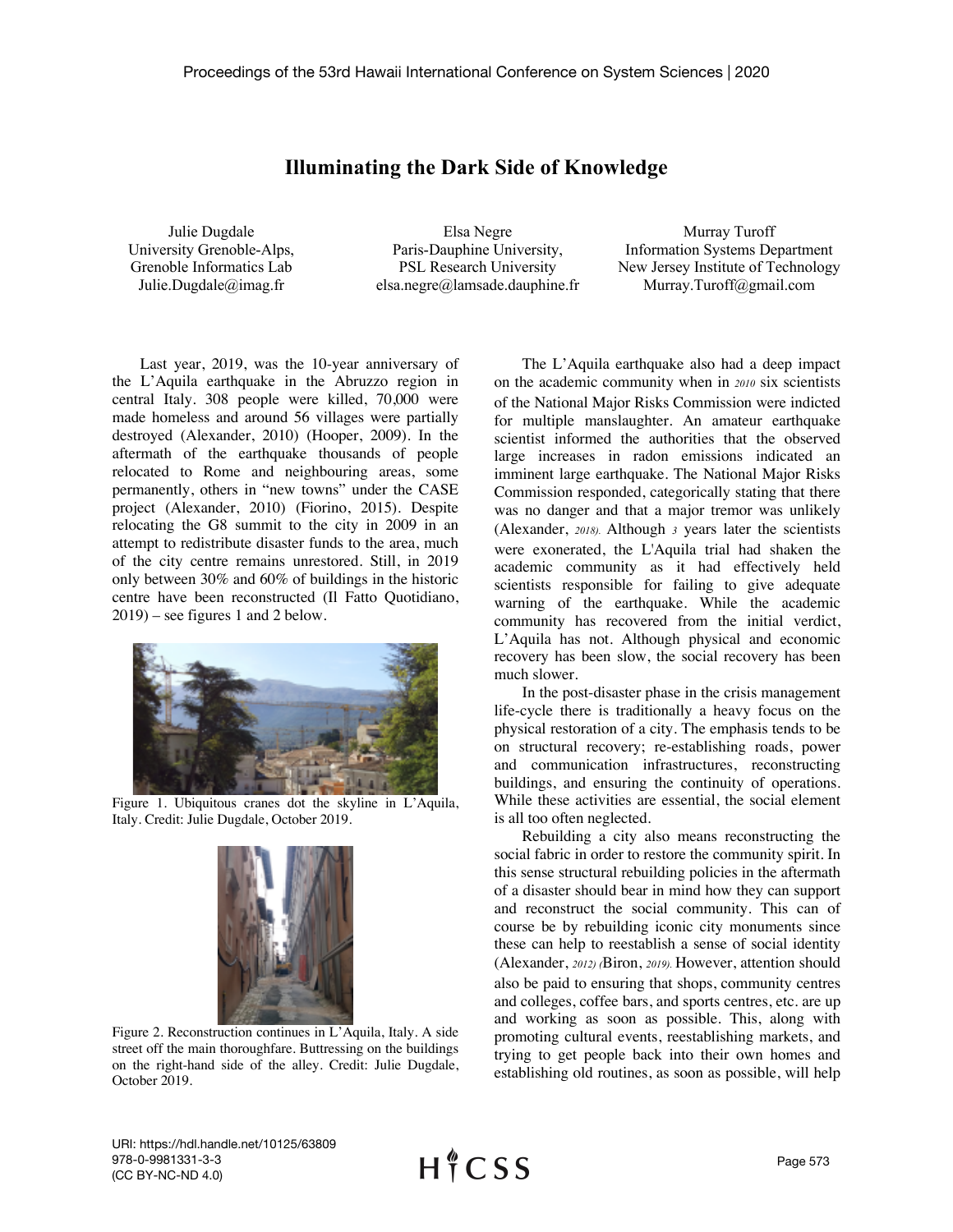to conserve and strengthen social interaction and social cohesion.

The question for us is how can technology help to rebuild the social fabric of society after a disaster? Firstly, technology, via social media communities stricken by a crisis. This "crowd-voicing" serves the community by giving it a feeling of unity and empowerment.

By listening to the social sentiments, authorities can perform a more accurate needs assessment, adjusting their reconstruction policies to the requests of the population. However, the technology should be appropriate to the context. This was the case in the makeshift camps that were set up after the *2010* Haiti earthquake. One hundred and forty suggestion boxes were placed next to information booths, one of which received *900* letters over *3* days. This scheme, set up by the International Organisation for Migration, gave a chance to homeless Haitians to spell out their needs to the outside world (Kaussen, *2011) (*Sontag, *2010).* 

Many victims of disaster experience changes to their psychological well-being. In a study looking at how people engaged with the "Tassie Fires – We can Help" Facebook page set up in response to the 2013 bush firesin so uthern Tasmania, Australia,, Paton and Irons found that the page was vital to many victims' psychological well-being (Paton and Irons, *2016).* Good mental health and well-being are linked to social cohesion (Yu et al. *2019).* 

Developing a community spirit and socially regenerating devasted city centres is aided by social media. In the case of L'Aquila, parents of small children coordinated through a Facebook page, agreeing to meet in a local park so that their children could play together; the ultimate goal was to bring life back to the centre.

What we have tried to show in this introduction is that the effects of disaster can last for many years. They can affect not only the economic and structural elements of city life, but can completely change the social fabric of society. ICT has a supportive role to play in helping citizens rebuild their communities and give life to destroyed city centres. In this sense, we would urge further research into how ICT can rebuild the social fabric after a disaster.

The series of papers, presented at the mini-track on ICT for crisis and emergency management at HICSS *2020*, explores new technological opportunities, the science behind them, and the challenges that we face.

The first paper by Matthew Johnson, Dhiraj Murthy, Brett Roberstson, Roth Smith, and Keri Stephens looks at an approach to solve a new class of problems in disaster management; using images from

social media in near real-time. The paper is titled "DisasterNet: Evaluating the Performance of Transfer Learning to Classify Hurricane-Related Images Posted on Twitter". It is clear from this work that we are well past the stage of analysing text in social media posts. Also social media in emergency and crisis management is here to stay. The paper presents a framework to classify hurricane images according to five criteria: urgency, relevance, time period, and the presence of damage and relief motifs. What is novel is the application of transfer learning and the fact that a relatively small training data set was successfully used. The results of this work are far ranging since they mean that custom models for classifying images do not need to be built. We are happy to announce that this paper was recommended as best paper in our minitrack.

From social media we now move to information management in simulation exercises. The benefits of performing simulation exercises in terms of constructing knowledge and solidifying skills have been known for many years. The paper by Kenny Meesters and Yan Wang on "Information Management in Large-scale Disaster Exercises: An Integrated Perspective" takes a broader look at information management (IM) in this context. The authors not only look at IM from the point of simulation participants, but from that of exercise directors. By exploring the similarities and differences between these 2 points of view, the authors look at the interconnectivity and reciprocal influence of the two parts. The paper draws upon 2 well-known large-scale exercises (SimEx 2018 and TriplEx 2016) in which the authors were involved. The results show how information quality of the control aspects have a direct impact on the IM quality of the exercise itself. Moreover, the authors show how both perspectives (control of the exercise and the exercise itself) require the same skills, capabilities and, to some extent, the same tools and services to effectively manage information in order to support decision-making processes.

The third paper is by Chan Wang, Yushim Kim and Seong Soo Oh on "Epidemic Response Coordination Networks in Livings Documents". The work looks at how connections between response organisations change over time. They use the Middle East Respiratory Syndrome Coronavirus (MERS-CoV) in 2015 in South Korea as a case study. The idea is to review the gap between the response actors that were planned to be involved in the response and those that were actually involved. The approach is to analyse different versions of epidemic response manuals that have been modified during the response. Analysing these revisions uncovers some interesting results. What comes through in this paper is how planners